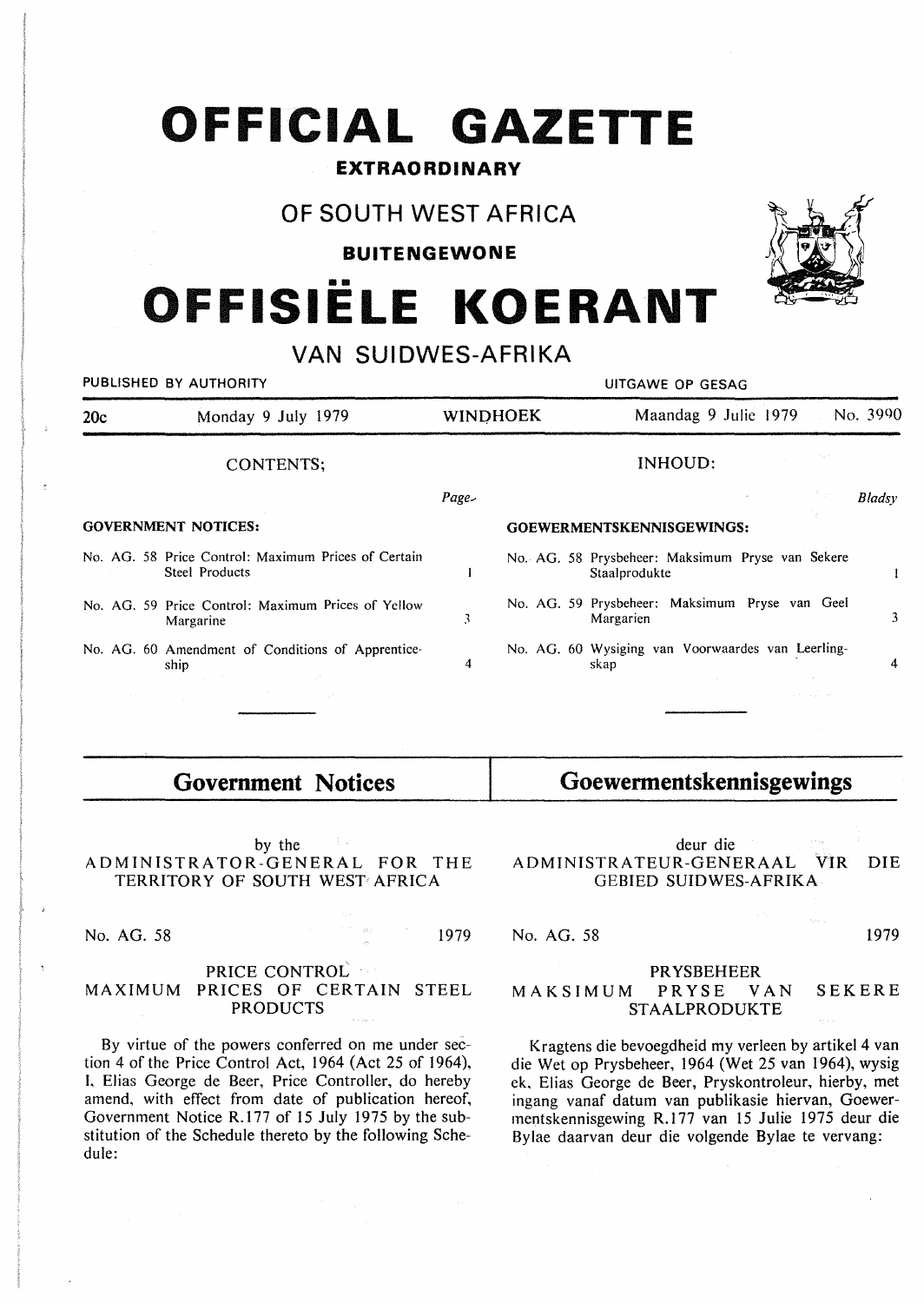No. 3990

| <b>SCHEDULE</b><br><b>BYLAE</b><br>sedi valid                                                         |                                                                                          |                                                                                                                                                                                                                                                                                                         |                                                                                                       |  |  |  |  |
|-------------------------------------------------------------------------------------------------------|------------------------------------------------------------------------------------------|---------------------------------------------------------------------------------------------------------------------------------------------------------------------------------------------------------------------------------------------------------------------------------------------------------|-------------------------------------------------------------------------------------------------------|--|--|--|--|
| Column 1<br>Category of steel product                                                                 | Manufac-<br>turer's maxi-<br>mum selling<br>price per 1 000<br>kg f.o.r. fac-<br>$tory*$ | Column 2 2 A model in the Second 1<br>Kategorie Staalproduk<br>Defense et 3 o Goerald<br>VROWATILE<br>and the state of the second con-                                                                                                                                                                  | Kolom <sub>2</sub><br>Fabrikant se<br>maksimum ver-<br>koopprys<br>per<br>1 000 kg v.o.s.<br>fabriek* |  |  |  |  |
| 1. Sections:<br>(a) Angles and T-bars 152,4 united<br>mm and under<br>Space of the Police and Care of | $\mathbf{R}$ . The set of $\mathbf{R}$<br>270,25                                         | 1. Profiele: $\overline{\phantom{a}}$<br>(a) Hoekprofiele en T-stawe 152,4<br>saamgestelde mm en minder                                                                                                                                                                                                 | $\mathbf R$<br>270,25                                                                                 |  |  |  |  |
| (b) Channels and angles over 152,4                                                                    | 270,25                                                                                   | (b) U-profiele en hoekprofiele van<br>meer as 152,4 saamgestelde mm                                                                                                                                                                                                                                     | 270,25                                                                                                |  |  |  |  |
| (c) I-Section (Taper Flange)                                                                          | 275,75                                                                                   | (c) I-profiele (Tapsflens) $\ldots \ldots$                                                                                                                                                                                                                                                              | 275,75                                                                                                |  |  |  |  |
| (d) Universal beams, universal co-<br>lumns and bearing piles<br>그 공장 가게 바탕 공대적인 기관 관광                | 273,25<br>터프 호텔 전설                                                                       | (d) Universeelbalke, universeel-<br>kolomme en draheipale)                                                                                                                                                                                                                                              | 273,25                                                                                                |  |  |  |  |
| 2. Reinforcing bars (including coiled                                                                 | 270,25                                                                                   | 2. Wapeningstawe (insluitende ge-<br>haspelde rondstaal)                                                                                                                                                                                                                                                | 270,25                                                                                                |  |  |  |  |
| 3. Black bars (excluding reinforcing)<br>bars):                                                       |                                                                                          | 3. Swartstawe (uitgesonderd wapening-<br>stawe):                                                                                                                                                                                                                                                        |                                                                                                       |  |  |  |  |
| (a) Rounds, 6 mm to under 45 mm<br>diameter (including coiled                                         | 270,25                                                                                   | (a) Rondstaal, 6mm tot minder as 45<br>mm in deursnee (insluitende ge-<br>haspelde ronde profiele).                                                                                                                                                                                                     | 270,25                                                                                                |  |  |  |  |
| (b) Rounds, 45 mm diameter and                                                                        | 297,75                                                                                   | (b) Rondstaal, 45 mm deursnee en                                                                                                                                                                                                                                                                        | 297,75                                                                                                |  |  |  |  |
| (c) Squares with side up to and in-<br>cluding 50 mm                                                  | 270,25                                                                                   | (c) Vierkantprofiele met syvlak tot<br>en met 50 mm $\dots \dots$                                                                                                                                                                                                                                       | 270,25                                                                                                |  |  |  |  |
| (d) Squares with side over 50 mm<br>up to and including 75 mm<br>우 일상 4만 평안/30만 다 - 발표:               | 270,25                                                                                   | (d) Vierkantprofiele met syvlak<br>meer as 50 mm tot en met 75<br>$mm \rightarrow$ or an experiment of the space of                                                                                                                                                                                     | 270,25                                                                                                |  |  |  |  |
| (e) Squares with side over 75 mm.<br>动物 化加油设备 医全身骨盆切除术 医阴道性                                           | 270,25                                                                                   | (e) Vierkantprofiele met syvlak<br>meer as $75$ mm                                                                                                                                                                                                                                                      | 270,25                                                                                                |  |  |  |  |
| (f) Flats, 20 mm to 50 mm wide                                                                        | 281,75                                                                                   | (f) Platprofiele, 20 mm tot 50 mm                                                                                                                                                                                                                                                                       | 281,75                                                                                                |  |  |  |  |
| of the common states of the second common<br>(g) Flats, over 50 mm wide                               | 281,75                                                                                   | The part of Greek pilet<br>(g) Platprofiele, meer as 50 mm wyd                                                                                                                                                                                                                                          | 281,75                                                                                                |  |  |  |  |
| di Petat dan sebagai sebagai kecamat                                                                  | 281,75                                                                                   | aler Company and the<br>$(h)$ Platstawe                                                                                                                                                                                                                                                                 | 281,75                                                                                                |  |  |  |  |
|                                                                                                       | 313,75                                                                                   | $\label{eq:2} \mathcal{A}_{\mathcal{A}}(\mathcal{A}) = \mathcal{A}_{\mathcal{A}}(\mathcal{A}) = \mathcal{A}_{\mathcal{A}}(\mathcal{A}) = \mathcal{A}_{\mathcal{A}}(\mathcal{A}) = \mathcal{A}_{\mathcal{A}}(\mathcal{A}) = \mathcal{A}_{\mathcal{A}}(\mathcal{A})$<br>(i) Walsdraad $\ldots$ , $\ldots$ | 313,75                                                                                                |  |  |  |  |
| أنطاعاهم بالأبلاء فلاقتها فليجوزه والإس<br>4. Rails, 10 kg per m and over                             | 296,75                                                                                   | 2010年1月20日1月1日 1月20日1日 1月1日 1月1日<br>4. Spoorstawe, 10 kg per m en meer                                                                                                                                                                                                                                  | 296,75                                                                                                |  |  |  |  |
| 5. Plates, 4,5 mm and over                                                                            | 303,25                                                                                   | 5. Grofplaat, $4,5$ mm en meer                                                                                                                                                                                                                                                                          | 303,25                                                                                                |  |  |  |  |
| 6. Hot rolled sheets (coils, cut lengths<br>and slit strip in coils)                                  | 292,75                                                                                   | 6. Warmgewalste fynplaat (rolle, ge-<br>snyde lengtes en smalband in rolle).                                                                                                                                                                                                                            | 292,75                                                                                                |  |  |  |  |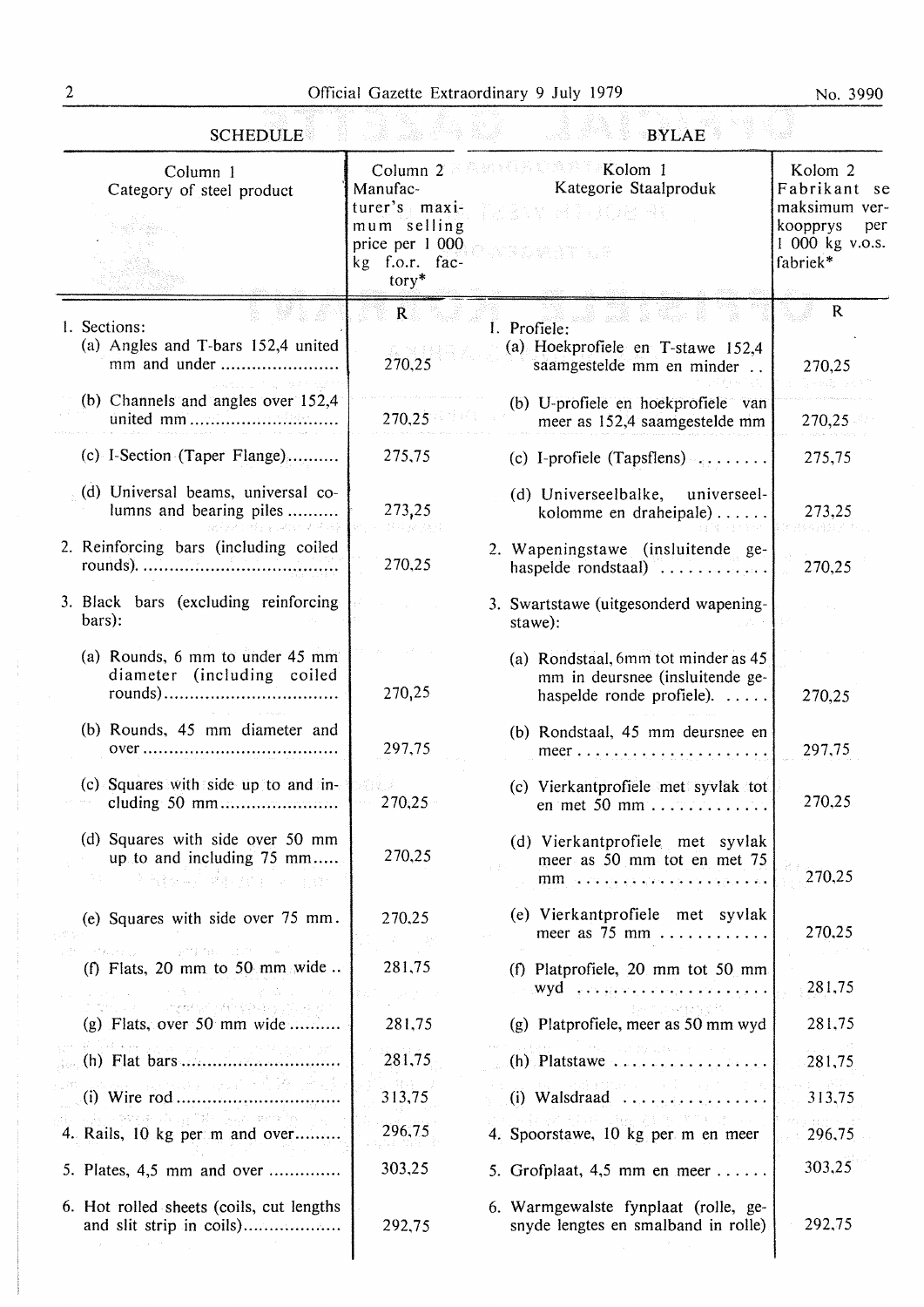### No; 3990 Buitengewone Offisiele Koerant 9 Julie 1979 3

| 7. Cold rolled sheets (coils, cut lengths<br>and slit strip in coils)                                                           | 348,25                   |
|---------------------------------------------------------------------------------------------------------------------------------|--------------------------|
| 8. Galvanished sheets (coils, cut<br>lengths and slit strip in coils)                                                           | 404,75                   |
| 9. (a) Galvanised profile sheets (prime                                                                                         | 420.25                   |
| (b) Galvanised profile sheets (se-<br>cond grade material marked by<br>means of identation on the side<br>every $1$ to $1,5$ m) | roch (relevant<br>338,75 |
| おんじん ケールにしたい プログラムけんしょうしゅう<br>egy advisor a közöt vákbol advisorského                                                           |                          |

- I. For determination of the maximum delivered prices at any point in South West Africa the calculated railage from Germiston to the point of delivery, escalated by 2,50% in respect of settlement discount, may be added to the f.o.r. factory prices as shown in Column 2.
- 2. F.o.r. factory applies to factories as mentioned in paragraph 8(iv).

Government Notice 3862 of 15 November 1978 is hereby withdrawn.

# E.G. DE BEER **PRICE CONTROLLER**<br>Early Contract Model Data Contract of the Contract of Section 2014

网络野红 网络金属 电无光线 网络黑色 重新 电压力 医神经 No. AG. 59 <sub>1979</sub> - Andre State Communication of the United States

**PARKETT SERVICE** 

#### PRICE CONTROL

### MAXIMUM PRICE OF YELLOW MARGARINE

I, Elias George De Beer, Price Controller, do hereby prescribe, in terms of section 4 of the Price Control Act, 1964 (Act 25 of 1964), with effect from date of publication hereof, as follows: a consideration of the constant

1. When yellow margarine is contained in a plastic tub, or any tub of any other material, the maximum delivered price at which any manufacturer may sell such yellow margarine to any wholesaler shall be R17,59 per 10 kg. And the same of the

POLET REPORT OF A STATE

2. The maximum delivered price at which any manufacturer may sell yellow margarine in any container other than that referred to in regulation 1, to any wholesaler shall be  $R20,74$  per 12,5 kg. 化偏心系统 机混合机构

3. The maximum delivered price at which any wholesaler may sell yellow margarine referred to in regulation I, to any dealer shall be R 19,35 per IO kg.

| 7. Koudgewalste fynplaat (rolle, ge-<br>snyde lengtes en smalband in rolle)                                                        | 348,25 |
|------------------------------------------------------------------------------------------------------------------------------------|--------|
| 8. Versinkte fynplaat (rolle, gesnyde<br>lengtes en smalband in rolle)                                                             | 404,75 |
| 9. (a) Versinkte profielfynplaat (prima-<br>materiaal).                                                                            | 420,25 |
| (b) Versinkte profielfynplaat<br>(tweedegraadse materiaal, ge-<br>merk met 'n keep op die sy, elke 1<br>tot $1.5$ m)<br>. <b>.</b> | 338,75 |
| (74) 电空阴镜 (1920) 100 1930 电。<br>医特里克氏球 网络公司排队                                                                                      |        |

- I. Vir bepaling van die maksimum gelewerde pryse by enige punt in Suidwes-Afrika mag die berekende spoorvrag vanaf Germiston na die afleweringspunt, verhoog met 2,50% ten opsigte van vereffeningsdiskonto, by die v.o.s.-fabriekspryse, soos aangetoon in Kolom 2, gevoeg word.
- 2. V.o.s.-fabriek het betrekking op fabrieke soos vermeld in paragraaf 8(iv).

Constance Parath

Goewermentskennisgewing 3862 van 15 November 1978 word hierby ingetrek.

E.G. DE BEER PR YSKONTROLEUR

and and calculations of the Company and 在《西南人》面言: 西方的是《白鹤》 医不全 计方向控制程序 No. AG. 59 1979 ERS 2019 12:30 AM 2019 12:31:49 1979

#### PRYSBEHEER

MAKSIMUM PRYSE VAN GEEL MARGARIEN

Ek. Elias George de Beer, Pryskontroleur, bepaal hierby, ingevolge artikel 4 van die Wet op Prysbeheer, 1964 (Wet 25 van 1964), met ingang van datum van publikasie hiervan, soos volg: a maan the soon and

l. Wanneer gee! margarien in 'n bakkie van plastiek, of 'n bakkie van 'n ander materiaal verpak is, is die maksimum afgelewerde prys waarteen 'n vervaardiger sodanige geel margarien aan 'n groothandelaar mag verkoop, **R** 17,59 per IO kg. the Company is HARTLE

2. Die maksimum afgelewerde prys waarteen 'n vervaardiger gee! margarien in 'n ander houer as die in regulasie I bedoel, aan 'n groothandelaar mag verkoop, is R20,74 per 12,5 kg.

3. Die maksimum afgelewerde prys waarteen 'n groothandelaar die gee! margarien in regulasie I bedoel, aan 'n handelaar mag verkoop, is **R** 19,35 per IO kg.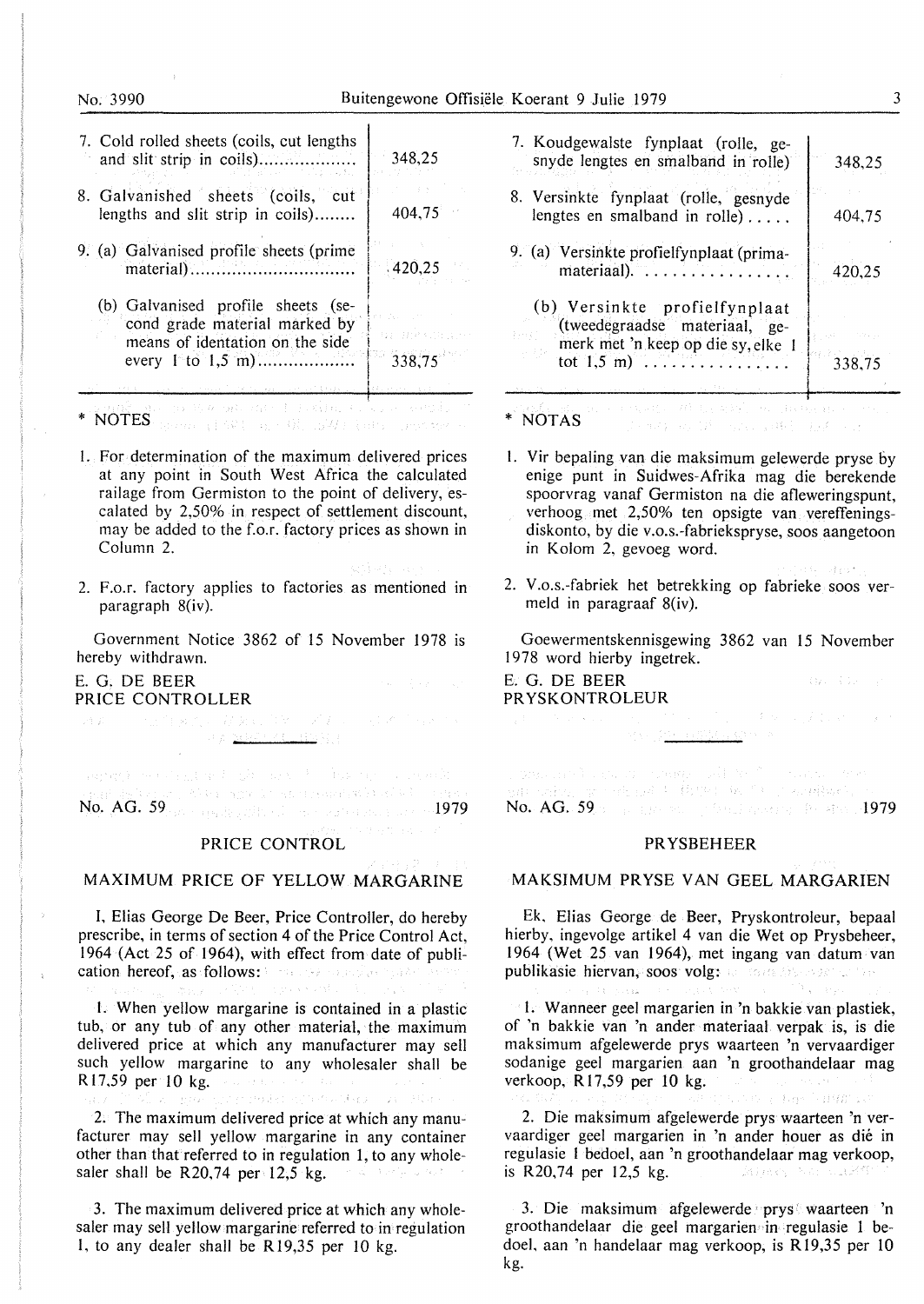4. The maximum delivered price at which any wholesaler may sell yellow margarine referred to in regulation 2, to any dealer shall be  $R21,81$  per 12,50 kg.

· 5. The maximum price at which any dealer may sell the yellow margarine referred to in regulation 1, shall be 52 cents per 250 g

6. The maximum price at which any dealer may sell yellow margarine in any container other than that referred to in regulation I, shall be 49 cents per 250 g.

7. In this notice "yellow margarine" shall mean yellow margarine as defined by section l of the Dairy Industry Act, 1961 (Act 30 of 1961).

8. This notice applies in South West Africa.

9. Government Notice 375 of 27 October 1977 is hereby withdrawn.

#### E.G. DE BEER PRICE CONTROLLER

No. AG. 60 1979

Sun Francisco (2)

#### AMENDMENT OF CONDITIONS OF **APPRENTICESHIP**

Under section 13 of the Apprenticeship Ordinance, 1938 (Ordinance 12 of 1938), I hereby prescribe the conditions of apprenticeship set out in the Schedule.

M. T. **STEYN**  Administrator-General

Windhoek, 5 July 1979

### **SCHEDULE**

*Substitution of paragraph 1 of the conditions of apprenticeship published by Government Notice R.2473 of 21 December /973, as amended by Government Notices R.2193 of 22 November 1974, R.2136 of 12 November 1976 and R.1926 of 23 September 1977* 

The following paragraph is hereby substituted for paragraph 1 of the conditions of apprenticeship published by Government Notice R.2473 of 1973:

"1. QUALIFICATIONS FOR COMMENCING **APPRENTICESHIP** 

(a) The minimum age and educational qualifications for commencing apprenticeship shall be, in the case of a minor  $-$ 

4. Die maksimum afgelewerde prys waarteen 'n groothandelaar die gee) margarien in regulasie 2 be doel, aan 'n handelaar mag verkoop, is . R22,81 per 12,50 kg.

5. Die maksimum prys waarteen 'n handelaar die geel margarien in regulasie I bedoel, mag verkoop, is 52 sent per 250 g.

6. Die maksimum prys waarteen 'n handelaar geel margarien in 'n ander houer as die in regulasie 1 bedoel, mag verkoop, is 49 sent per 250 g.

7. In hierdie kennisgewing het "geel margarien" die betekenis soos in artikel 1 van die wet op die Suiwelnywerheid, 1961 (Wet 30 van 1961), omskryf.

8. Hierdie kennisgewing is in Suidwes-Afrika van toepassing.

9. Goewermentskennisgewing 375 van 27 Oktober, 1977 word hierby ingetrek.

E.G. DE BEER PR YSKONTROLEUR

No. AG. 60 1979

Windhoek, 5 Julie 1979

#### **WYSIGING VAN VOOR WAARDES VAN LEERLINGSKAP**

Kragtens artikel 13 van die Vakleerlinge Ordonnansie, 1938 (Ordonnansie 12 van 1938), skryf ek hierby die voorwaardes van leerlingskap voor wat in die Bylae uiteengesit word.

M. T. **STEYN** 

Administrateur-generaal

#### **BYLAE**

*Ven1 anging van paragraqf 1 van die voorwaardes van leerlingskap afgekondig by Goewermentskennisgewing R.2473 van 21 Desember 1973, soos gewysig by Goewermentskennisgewings R.2193 van 22 November 1974, R.2136 van 12 November 1976 enR./926 !'an 23 September 1977* 

Paragraaf I van die voorwaardes van leerlingskap afgekondig by Goewermentskennisgewing R.24 73 van 1973 word hierby deur die volgende paragraaf vervang:

"I. KW ALIFIKASIES OM MET V AK-LEERLINGSKAP TE BEGIN

(a) Die minimum leeftyd en opvoedkundige kwalifikasies om met vakleerlingskap te begin is, in die geval van 'n minderjarige -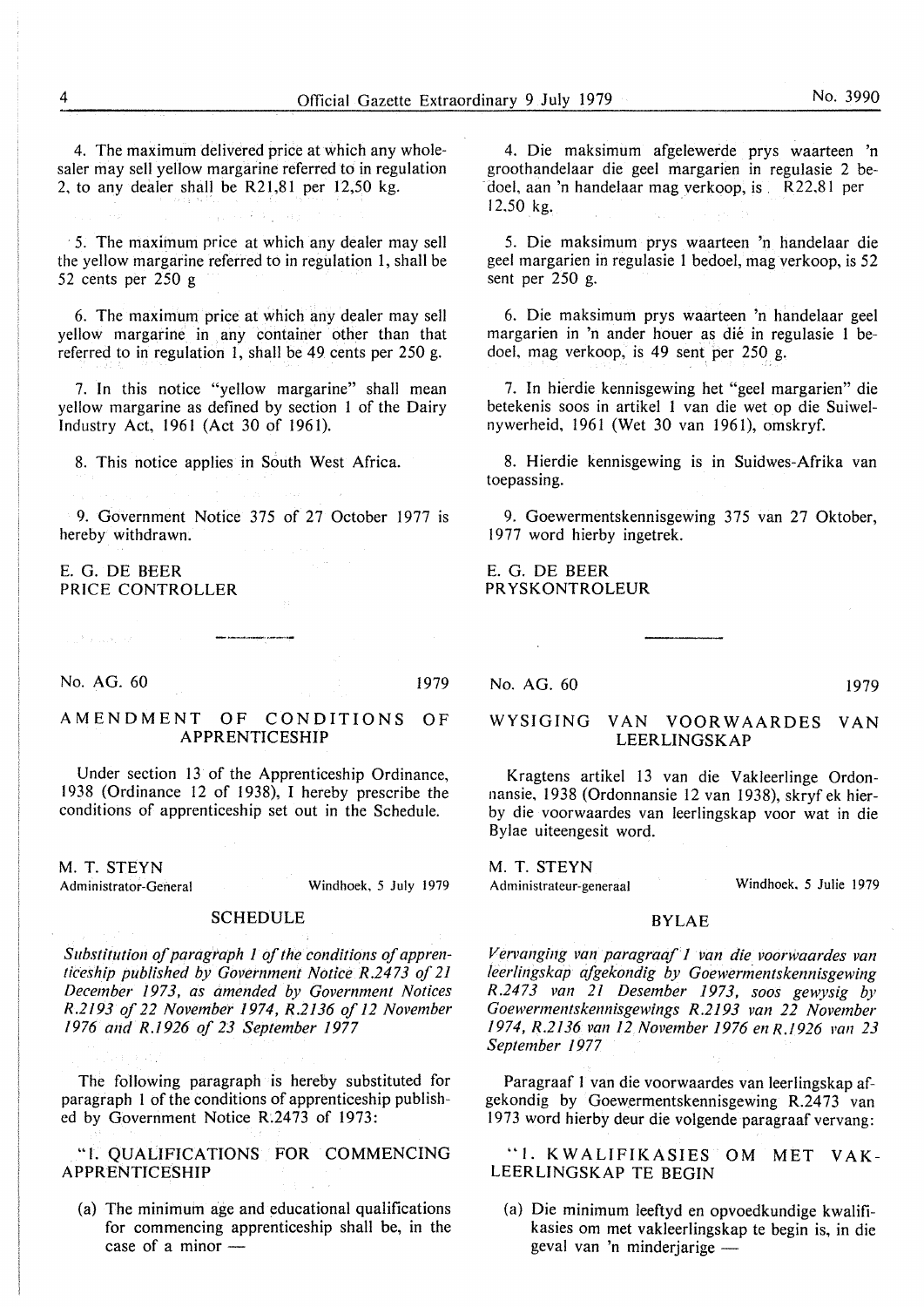- (i) fifteen years and standard six ( ordinary or practical course) for the designated trades Woodmachinist, Signwriter, Plumber, Plumber and Sheet-metal Worker, Bricklayer, Bricklayer and Plasterer, Sheet-metal Worker, Painter and Decorator, Joiner, Carpenter and Carpenter and Joiner in the *Buildini Industry;* Gentlemen's Hairdresser in the *Hairdressing Trade;* Cabinet Maker, Furniture Machinist and Upholsterer in the *Furniture Industry;* Trimmer, Trimmer (including Spraypainting), Automotive Acetylene and Electrical Welder, Automotive Sheet-metal Worker, Panelbeater, Panelbeater (including Trimming), Panelbeater (including Spraypainting), Spraypainter, Vehicle Body Builder and Vulcaniser in the *Motor Industry;* Boat Builder and Shipwright (Wood), Blacksmith, Coppersmith, Plumber, Plumber and Sheet-metal Worker, Patternmaker, Sheet-metal Worker, Welder and Moulder in the *Mechanical and Electrical Engineering Industries;*
- (ii) fifteen years and standard seven (ordinary or practical course) for the designated trade Ladies' Hairdresser in the *Hairdressing Trade;*
- (iii) fifteen years and standard eight (ordinary or practical course) or National Technical Certificate (Part I) for the designated trades Electrical Wireman in the *Building Industry;*  Fuel Injection Mechanic, Diesel Mechanic, Turner (including Machining), Toolmaker, Automotive Electrician, Motor Cycle Mechanic, Automotive Machinist and Fitter, Motor Mechanic and Tractor Mechanic in the *Motor Industry;* Armature Winder, Fuel Injection Mechanic, Diesel Fitter, Electrician, Electroplater, Tool and Jigmaker, Domestic Radio Serviceman, Domestic Appliances Mechanic, Lift Mechanic, Instrument Mechanician, Boilermaker, Aircraft Electrician, Aircraft Instrument Mechanician, Aircraft Maintenance Mechanic, Aircraft Radiotrician, Motor Mechanic, Fitter and Turner, Fitter (including Machining), Radio and Television Mechanician, Radio and Communications Serviceman, Scale Fitter, Telephone Communications Electrician, Refrigeration Mechanic (Commercial) and Construction Plant Mechanic in the *Mechanical and Electrical Engineering Industries;*

The first the company of the same of the same

SE (17) 19 (63)

provide the government and account of

- (i) vyftien jaar en standerd ses (gewone of praktiese kursus) vir die aangewese ambagte Houtmasjineerder, Letterskilder, Loodgieter, Loodgieter en plaatmetaalwerker, Messelaar, Messel- en pleisteraar, Plaatmetaalwerker, Skilder en versierder, Skrynwerker, Timmerman en Timmerman en skrynwerker in die *Bounywerheid;* Manshaarkapper in die *Haarkappersbedryf;* Meubelmaker, Meubelmasjineerder en Stoffeerder in die *Meubelnywerheid;* Bekleder, Bekleder (insluitende spuitverfwerk), Motorasetileenen elektriese sweiser, Motorplaatmetaalwerker, Paneelklopper, Paneelklopper (insluitende bekleding), Paneelklopper<br>(insluitende spuitverfwerk), Spuitverfspuitverfwerk), Spuitverfw erk er, Voertuig-bakbouer en Vulkaniseerder in die *Motornywerheid;*  Boot- en -skeepsbouer (hout), Grofsmid, Kopersmid, Loodgieter, Loodgieter en plaatmetaalwerker, Modelmaker, Plaatmetaalwerker, Sweiser en Vormgieter in die *Werktuigkundige en Elektrotegniese Ingenieursnywerhede;*
- (ii) vyftien jaar en standerd sewe (gewone of praktiese kursus) vir die aangewese ambag Dameshaarkapper in die *Haarkappersbedryf;*
- (iii) vyftien jaar en standerd agt (gewone of praktiese kursus) of Nasionale Tegniese Sertifikaat (Deel I) vir die. aangewese ambagte Elektrotegniese Draadwerker in die *Bounywerheid;* Brandstofinspuitwerktuigkundige, Dieselwerktuigkundige, Draaier (insluitende masjineerwerk), Gereedskapmaker, Motorelektrisiën, Motorfietswerktuigkundige, Motorvoertuigmasjineerder en -passer, Motorwerktuigkundige en Trekkerwerktuigkundige in die *Motornywerheid;* Ankerwikkelaar, Brandstofinspuitwerktuigkundige, Dieselpasser, Elektrisiën, Elektroplateerder, Gereedskap- en setmaakmaker, Huisradiodiensman, Huistoestelwerktuigkundige, Hyserwerktuigkundige, Instrumentmeganikus, Ketelmaker, Lugvaartuigelektrisien, Lugvaartuiginstrumentmaganikus, Lugvaartuigonderhoudswerktuigkundige, Lugvaartuigradiotrisiën, Motorwerktuigk undige, Passer en draaier, Passer (insluitende masjineerwerk), Radio- en televisiemeganikus, Radiokommunikasiediensman, Skaalpasser, Telefoonkommunikasie-elektrisiën, Verkoelingswerktuigkundige (handel) en Werktuigkundige (aanlegmasjinerie) in die Werktuigkundige en *Elektrotegniese lngenieursnywerhede;*